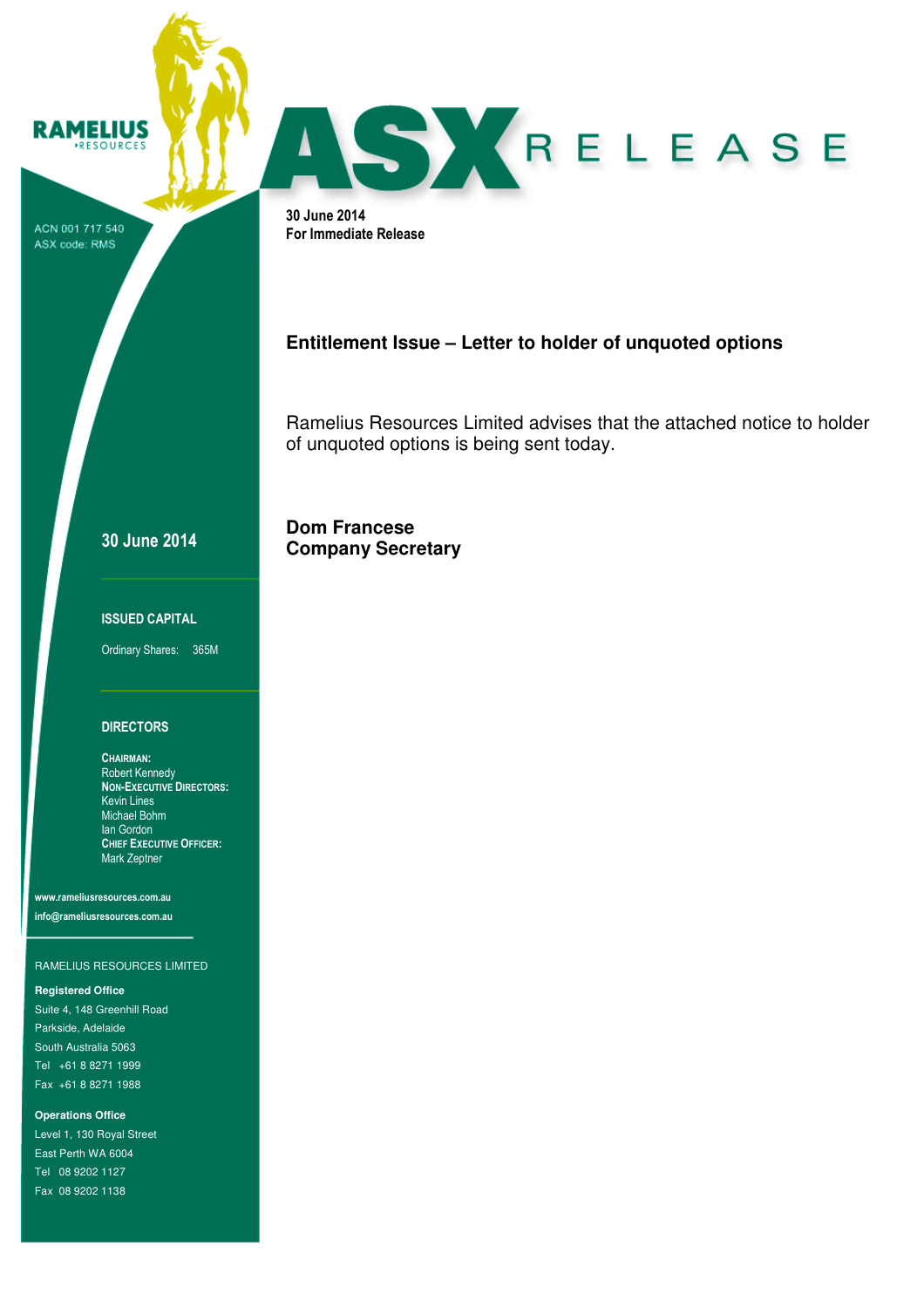

ACN 001 717 540 ASX code: RMS

www.rameliusresources.com.au info@rameliusresources.com.au

RAMELIUS RESOURCES LIMITED

#### **Registered Office**

4/148 Greenhill Road Parkside South Australia 5063 Tel +61 8 8271 1999 Fax +61 8 8271 1988

**Operations Office** 

Level1, 130 Royal Street East Perth WA 6004 Tel 08 9202 1127 Fax 08 9202 1138

30 June 2014

#### Dear Optionholder

## **Notice to holder of unquoted options regarding Non-renounceable Entitlement Issue**

On 24 June 2014, Ramelius Resources Limited ("Ramelius") announced a Placement of Shares to sophisticated and professional investors ("Placement") and a one for four pro-rata non-renounceable entitlement issue ("Entitlement Issue") to progress the Company's high grade gold projects.

Under the Entitlement Issue, Ramelius is seeking to raise approximately \$6.5 million through the issue of up to 99,512,019 new fully paid ordinary shares in Ramelius ("New Shares") and one free option for every 2 New Shares subscribed for. The proceeds from the Entitlement Issue will primarily be used to advance the Kathleen Valley and Vivien high grade gold projects

Each shareholder eligible to participate will be entitled to subscribe for one New Share in the capital of Ramelius for every four existing ordinary shares ("Entitlement") registered in their name at 7.00 pm Adelaide time on Tuesday, 8 July 2014 ("Record Date") with one free option for every two New Shares subscribed for exercisable at 12 cents per share on or before 1 August 2015.

The New Shares will be issued at 6.5 cents per share, which is the same as the issue price under the Placement and represents a 34% discount to the last sale price of 9.9 cents recorded on the Australian Securities Exchange ("ASX") immediately prior to the date of the announcement of the Entitlement Issue.

In accordance with the terms of your unquoted employee options ("Options"), notice is hereby given that you are not eligible to participate in the Entitlement Issue except where Options have been exercised and shares allotted in respect of the Options before the Record Date. You should consult your investment or taxation advisor prior to any decision being made to exercise any Options. A personalised Notice of Exercise of Options form is attached should you decide to exercise your options.

Yours faithfully

**R M Kennedy Chairman**